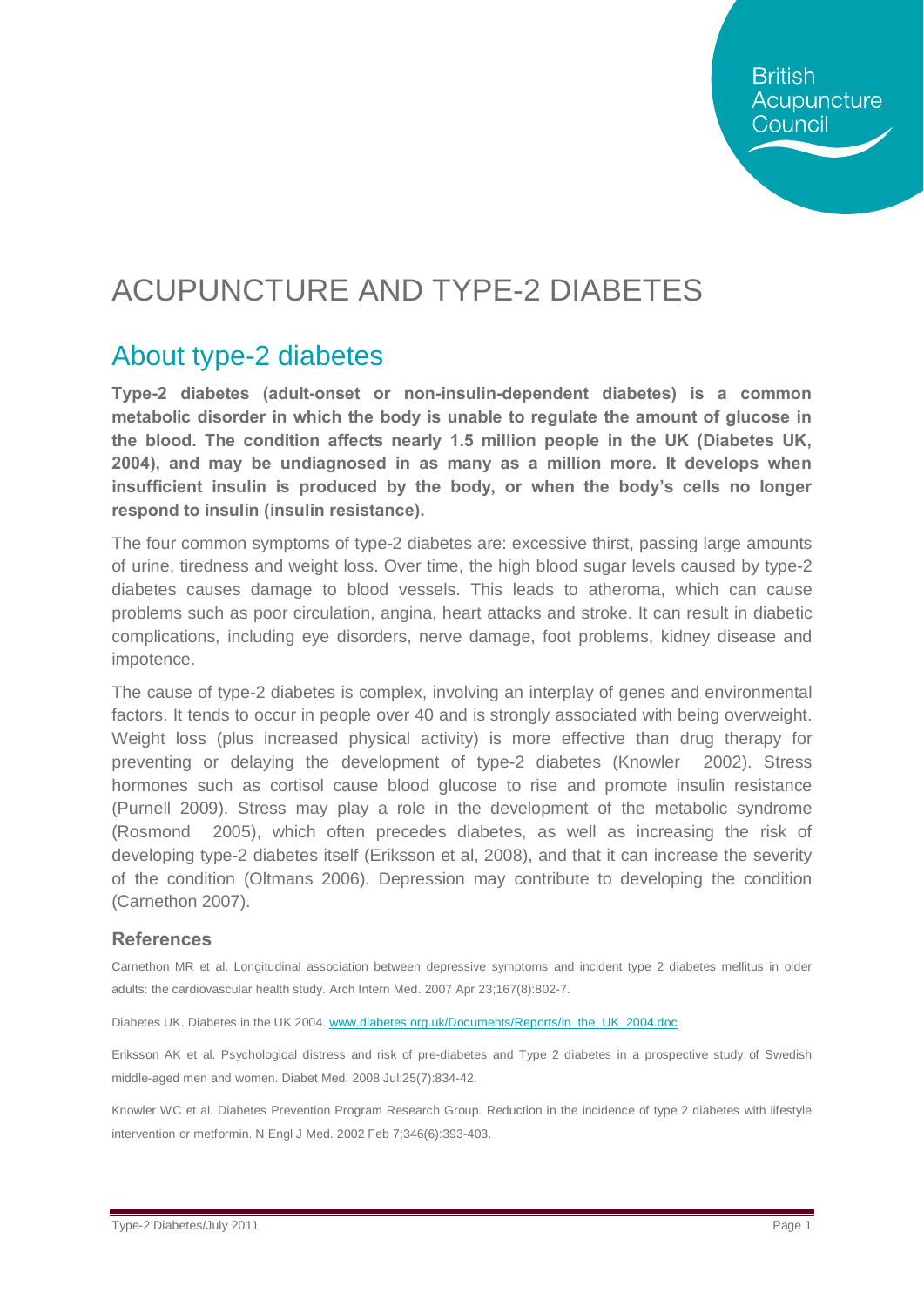Oltmanns KM et al. Cortisol correlates with metabolic disturbances in a population study of type 2 diabetic patients. Eur J Endocrinol. 2006 Feb;154(2):325-31.

Purnell JQ et al. Enhanced cortisol production rates, free cortisol, and 11beta-HSD-1 expression correlate with visceral fat and insulin resistance in men: effect of weight loss. Am J Physiol Endocrinol Metab. 2009 Feb;296(2):E351-7.

Rosmond R. Role of stress in the pathogenesis of the metabolic syndrome. Psychoneuroendocrinology. 2005 Jan;30(1):1-10.

### How acupuncture can help

Chinese medical texts have recognized diabetes as \*wasting-thirsting for thousands of years, relating it to the consumption of too much rich food. Acupuncture therapy is a common approach to treating diabetes in modern China. However, research is scarce and randomized controlled trials almost non-existent. Most clinical studies have focused on peripheral neuropathy, where there is preliminary evidence for an effect (Jiang 2006; Abuaisha 1998). It may help to treat obesity (Cho 2009), which is the primary risk factor for developing type-2 diabetes, and also depression (see BAcC Fact Sheet 'Acupuncture and Depressiong.

Studies on physiological mechanisms, both with humans and laboratory animals, indicate that acupuncture may:

- regulate insulin production (Lin et al, 2004) and blood sugar levels (Lin 2004; Chang 2006; Cabio lu 2006; Jiang 2006)
- · improve the blood lipid profile (Cabio lu 2005; Jiang 2006) (dyslipidaemia is common in patients with type-2 diabetes and may lead to cardiovascular morbidity and mortality).
- · improve blood circulation (Tsuchiya 2007), thus helping to slow the onset and progression of diabetic circulatory complications
- moderate the stress response (Sakai 2007)

Most people use acupuncture as part of an integrated diabetes treatment plan because they are already using Western medication. Acupuncture can be safely and effectively combined with Western biomedicine and other treatments such as relaxation exercises and herbal medicine. In addition to offering acupuncture and related therapies, acupuncturists will often make suggestions as to dietary and other lifestyle changes that may be beneficial. Eating a healthy balanced diet, taking regular physical exercise, reducing stress and maintaining a healthy body weight can help to prevent or delay the onset of type-2 diabetes and slow the progression of the disease. Working with a supportive therapist can help people commit to these positive lifestyle changes.

Full details of research studies into traditional acupuncture treatment for diabetes can be found overleaf.

#### About traditional acupuncture

Acupuncture is a tried and tested system of traditional medicine, which has been used in China and other eastern cultures for thousands of years to restore, promote and maintain good health. Its benefits are now widely acknowledged all over the world and in the past decade traditional acupuncture has begun to feature more prominently in mainstream healthcare in the UK.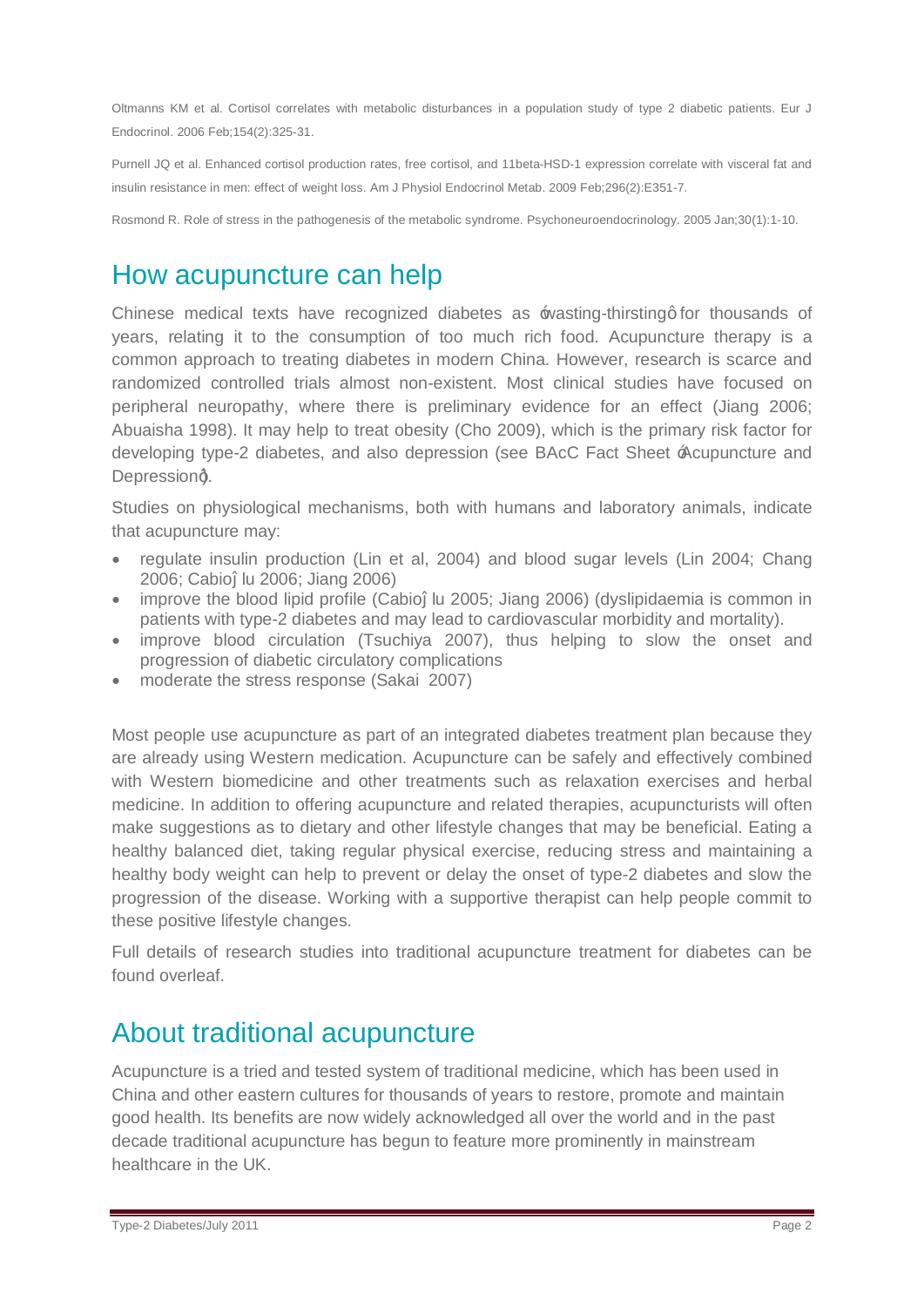Traditional acupuncture takes a holistic approach to health and regards illness as a sign that the body is out of balance. The exact pattern and degree of imbalance is unique to each individual. The traditional acupuncturists skill lies in identifying the precise nature of the underlying disharmony and selecting the most effective treatment.

The World Health Organisation (WHO) recognises that acupuncture can help resolve specific symptoms or conditions. Traditional acupuncture can also be used as a preventive measure to strengthen the constitution and promote general wellbeing.

An increasing weight of evidence from Western scientific research (see overleaf) is demonstrating the effectiveness of acupuncture for treating a wide variety of conditions and revealing the mechanisms by which it acts. From a biomedical viewpoint, acupuncture is believed to stimulate the nervous system, influencing the production of the body of communication substances - hormones and neurotransmitters. The resulting biochemical changes encourage the process of homeostasis, activating the body's self-regulating systems, thus stimulating its natural healing abilities and promoting physical and emotional wellbeing.

### About the British Acupuncture Council

With over 3000 members, the British Acupuncture Council (BAcC) is the UK<sup>®</sup> largest professional body for traditional acupuncturists. Membership of the BAcC guarantees excellence in training, safe practice and professional conduct. To find a qualified traditional acupuncturist, contact the BAcC on 020 8735 0400 or visit [www.acupuncture.org.uk](http://www.acupuncture.org.uk/)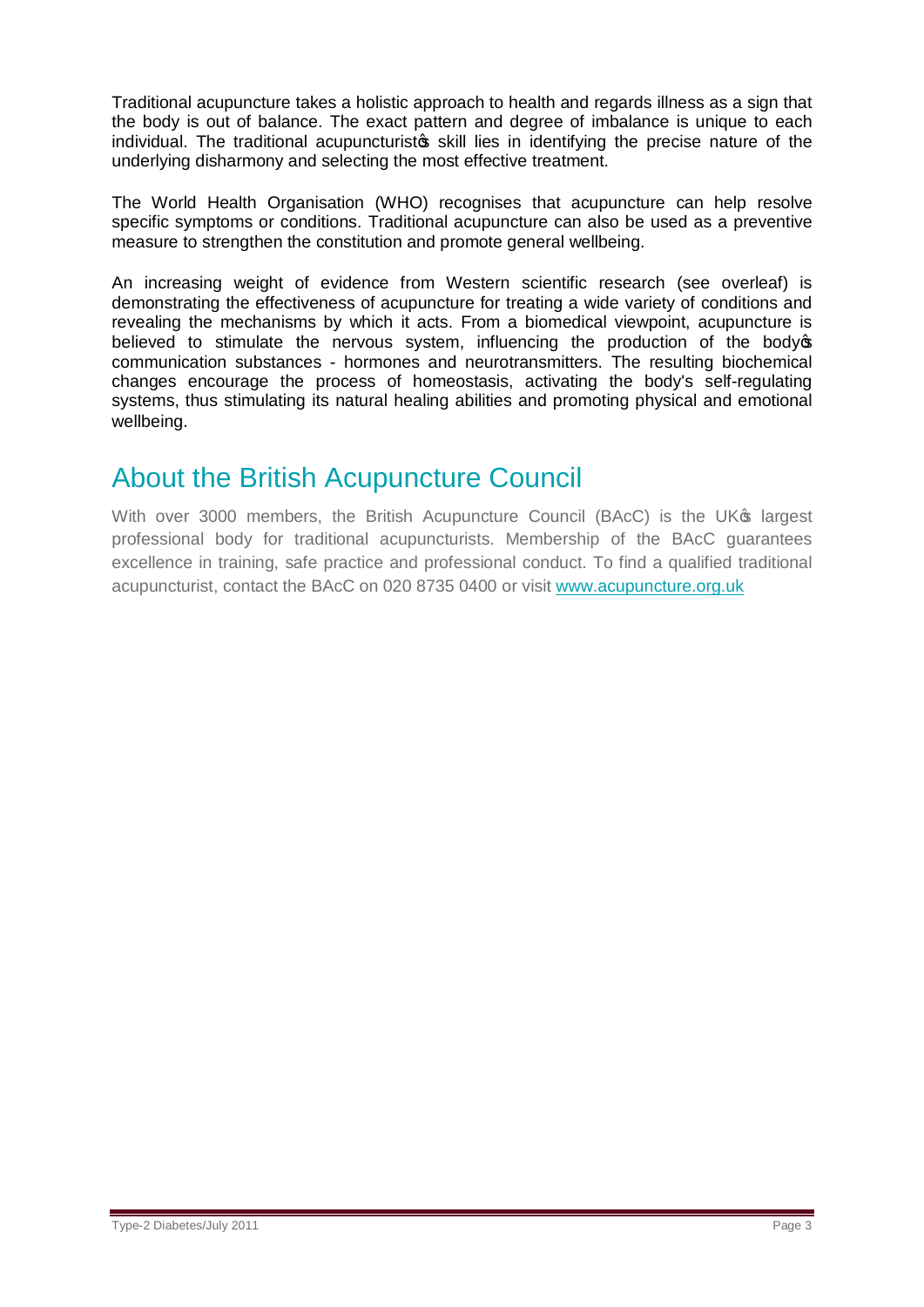# ACUPUNCTURE AND TYPE-2 DIABETES

## The evidence

| <b>Research</b>                                                                                                                                                                                               | <b>Conclusion</b>                                                                                                                                                                                                                                                                                                                                                                                                                                                                                                                                                                                       |
|---------------------------------------------------------------------------------------------------------------------------------------------------------------------------------------------------------------|---------------------------------------------------------------------------------------------------------------------------------------------------------------------------------------------------------------------------------------------------------------------------------------------------------------------------------------------------------------------------------------------------------------------------------------------------------------------------------------------------------------------------------------------------------------------------------------------------------|
| <b>Reviews</b>                                                                                                                                                                                                |                                                                                                                                                                                                                                                                                                                                                                                                                                                                                                                                                                                                         |
| Cho SH et al. Acupuncture for obesity:<br>a systematic review and meta-<br>analysis. Int J Obes (Lond). 2009<br>Feb;33(2):183-96.                                                                             | Systematic review of studies of acupuncture for treating obesity.<br>Analysed pooled results from 31 studies involving 3013 cases.<br>Concludes that acupuncture is an effective treatment for obesity.                                                                                                                                                                                                                                                                                                                                                                                                 |
| <b>Clinical trials</b>                                                                                                                                                                                        |                                                                                                                                                                                                                                                                                                                                                                                                                                                                                                                                                                                                         |
| Jiang H et al. Clinical study on the<br>wrist-ankle acupuncture treatment for<br>30 cases of diabetic peripheral<br>neuritis. J Tradit Chin Med. 2006<br>Mar; 26(1): 8-12.                                    | Randomized controlled trial of acupuncture for peripheral diabetic<br>neuropathy. 90 patients were treated with either wrist-ankle<br>acupuncture, whole-body acupuncture, or conventional medical<br>treatment. Both acupuncture groups experienced significantly better<br>results than the conventional medical/control group. Acupuncture<br>was also observed to improve blood sugar and lipid metabolism,<br>and restore the functions of peripheral nerve cells                                                                                                                                  |
| Cabio Iu MT, Ergene N. Changes in<br>levels of serum insulin, C-Peptide<br>and glucose after electroacupuncture<br>and diet therapy in obese women.<br>Am J Chin Med. 2006;34(3):367-76.                      | Randomized controlled trial of acupuncture investigating the effects<br>of electroacupuncture (EA) combined with diet on body weight and<br>levels of serum insulin, c-peptide and glucose in obese women.<br>Found that (compared with sham EA+diet), EA+diet was effective in<br>treating obesity and that EA decreased serum glucose levels by<br>increasing serum insulin and c-peptide levels.                                                                                                                                                                                                     |
| Abuaisha BB et al. Acupuncture for the<br>treatment of chronic painful<br>peripheral diabetic neuropathy: a<br>long-term study. Diabetes Res Clin<br>Pract. 1998 Feb; 39(2): 115-21.                          | Observational study of acupuncture for peripheral diabetic<br>neuropathy. 46 patients were treated with classical acupuncture<br>over a period of 10 weeks and followed up for up to one year. 77%<br>showed significant improvement in their symptoms with 7 reporting<br>complete elimination of symptoms. 67% of patients who used<br>medications at the start of the study were able to stop or reduce<br>their medications significantly during the follow-up period.                                                                                                                              |
| <b>Physiological studies</b>                                                                                                                                                                                  |                                                                                                                                                                                                                                                                                                                                                                                                                                                                                                                                                                                                         |
| Sakai S et al. Specific acupuncture<br>sensation correlates with EEGs and<br>autonomic changes in human<br>subjects. Auton Neurosci. 2007 May<br>30;133(2):158-69.                                            | Experimental study of the effects of acupuncture on the autonomic<br>nervous system in healthy volunteers. Found that acupuncture<br>inhibited activity of the sympathetic nervous system (responsible for<br>the <i>fight</i> or flight gstress response).                                                                                                                                                                                                                                                                                                                                             |
| Tsuchiya M et al. Acupuncture<br>enhances generation of nitric oxide<br>and increases local circulation.<br>Anesth Analg. 2007 Feb; 104(2): 301-<br>7.                                                        | Randomized controlled trial studying the effects of acupuncture on<br>local blood circulation. 20 volunteers underwent a session each of<br>real and sham acupuncture in a single hand and forearm with a 1-<br>wk interval between treatments. Concentration of nitric oxide (NO - a<br>vasodilator) in the plasma from the acupunctured arm was<br>significantly increased. Blood flow in the hand of the acupunctured<br>arm also increased. No changes were observed with sham.<br>Concluded that acupuncture increases the NO level in treated<br>regions and thereby increases local circulation. |
| Chang SL et al. Enhanced insulin<br>sensitivity using electroacupuncture<br>on bilateral Zusanli acupoints (ST 36)<br>in rats. Life Sci. 2006 Aug<br>1;79(10):967-71.                                         | Experimental study of the effect of electroacupuncture (EA) on blood<br>glucose and insulin levels in diabetic rats. Found that EA had<br>hypoglycaemic activity and improved glucose tolerance.                                                                                                                                                                                                                                                                                                                                                                                                        |
| Cabio Iu MT, Ergene N.<br>Electroacupuncture therapy for<br>weight loss reduces serum total<br>cholesterol, triglycerides, and LDL<br>cholesterol levels in obese women.<br>Am J Chin Med. 2005;33(4):525-33. | Randomized controlled trial of acupuncture investigating the effects<br>of electroacupuncture (EA) on serum lipid profile in obese women.<br>Found that decreased total cholesterol, triglyceride, and LDL<br>cholesterol levels by increasing the serum beta endorphin level.<br>Concluded that the lipolytic effect of EA may also reduce the<br>morbidity of obesity by mobilizing the energy stores that result in                                                                                                                                                                                  |